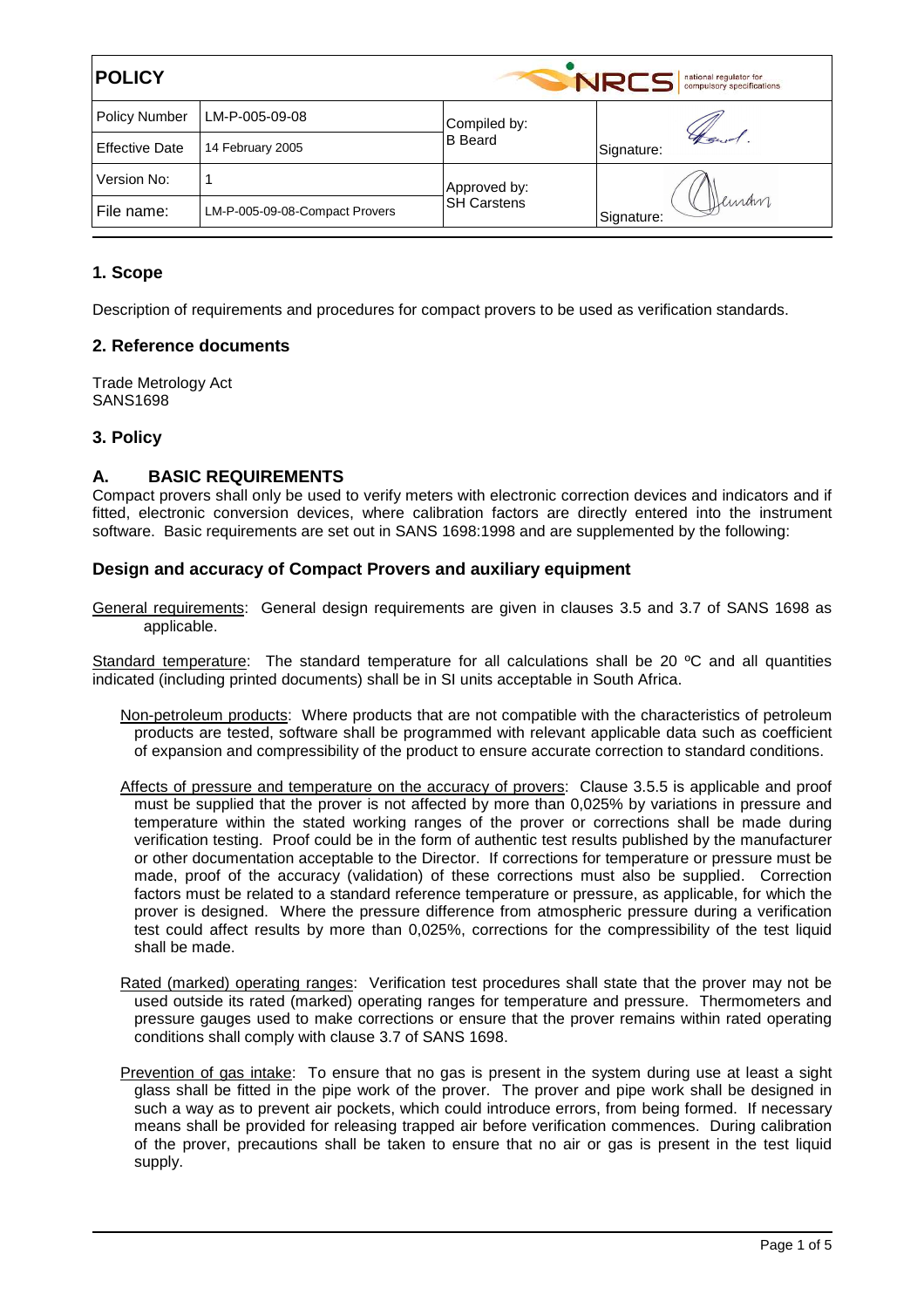| <b>POLICY</b>         |                                |                                    | national regulator for<br>NRCS<br>compulsory specifications |
|-----------------------|--------------------------------|------------------------------------|-------------------------------------------------------------|
| <b>Policy Number</b>  | LM-P-005-09-08                 | Compiled by:                       | Signature:                                                  |
| <b>Effective Date</b> | 14 February 2005               | <b>B</b> Beard                     |                                                             |
| Version No:           |                                | Approved by:<br><b>SH Carstens</b> | Deman<br>Signature:                                         |
| File name:            | LM-P-005-09-08-Compact Provers |                                    |                                                             |

Prevention of effect of flow disturbances: The inlet piping of the prover shall be of such design that any flow disturbance does not affect the accuracy of the prover. Where inconsistent results are obtained due to flow profile disturbance a section of straight pipe with a length of 10 pipe diameters or some other means of flow straightening may need to be installed upstream of the prover to correct any flow profile disturbance.

- Control of flow: There shall be a dedicated quick action valve, fitted in the prover system downstream of the prover, for starting and ending the flow and controlling flow rates. In cases where a prover is fitted upstream of the meter being verified this valve shall be downstream of the meter being verified. A staged shut off valve on the meter being verified is not acceptable and should be left fully open during calibration.
- Strainer: A suitable strainer shall be fitted upstream of the prover in such a manner that it does not affect the accuracy of the prover.
- Number of pulses to be collected: Sufficient pulses shall be collected during a single pass of the prover to ensure accurate determination of calibration factors. The use of the prover will be restricted to the verification of meters that generate the following number of pulses for a delivered volume equal to the volume of the prover.
- Prover without pulse interpolation: 10 000 pulses
- Prover with pulse interpolation: 500 pulses

Repeatability of determined calibration factors: During use, sufficient passes shall be made to ensure accurate determination of calibration factors and factors shall be determined at least three times to determine repeatability. Precaution shall be taken to discard factors that have a repeatability range so great that there is a risk that the meter being verified may exceed maximum permissible errors (i.e. the difference between the highest and lowest factor determined for the flow rate could have an effect greater than 0,125% of the measured volume as measured by the meter under test). It will be preferable if the acceptable range is software controlled to automatically discard factors that are not considered sufficiently repeatable. Provers shall not be used on meters where pulses are not sufficiently evenly spaced to give repeatable results.

 Markings: In addition to the applicable markings required by Clause 5.3 of SANS 1698, any other markings decided on during the evaluation shall be marked on the prover.

#### **Calibration of Compact Provers**

The accuracy of the cylinder shall be calibrated by a SANAS accredited laboratory according to a method prescribed for the particular prover that is acceptable to the Director and is within the accredited test methods of the laboratory. Auxiliary measuring equipment for pressure, temperature, time and frequency shall be calibrated by a SANAS accredited laboratory according to the accredited test methods of the laboratory and errors taken into consideration as necessary. Calibration periods shall be 12 months but consideration could be given to extending these if calibration history indicates a longer period is acceptable. See Clauses 4.1, 6.1.1 and 6.2.3.1 of SANS 1698.

Other tests such as leak detection to determine slippage past internal components shall be conducted by the user at least every 12 months.

Should any component critical to the accuracy of the prover be replaced the system shall be validated to ensure accuracy has not been affected. Any replacement components shall be original manufacturer supplied or specified components.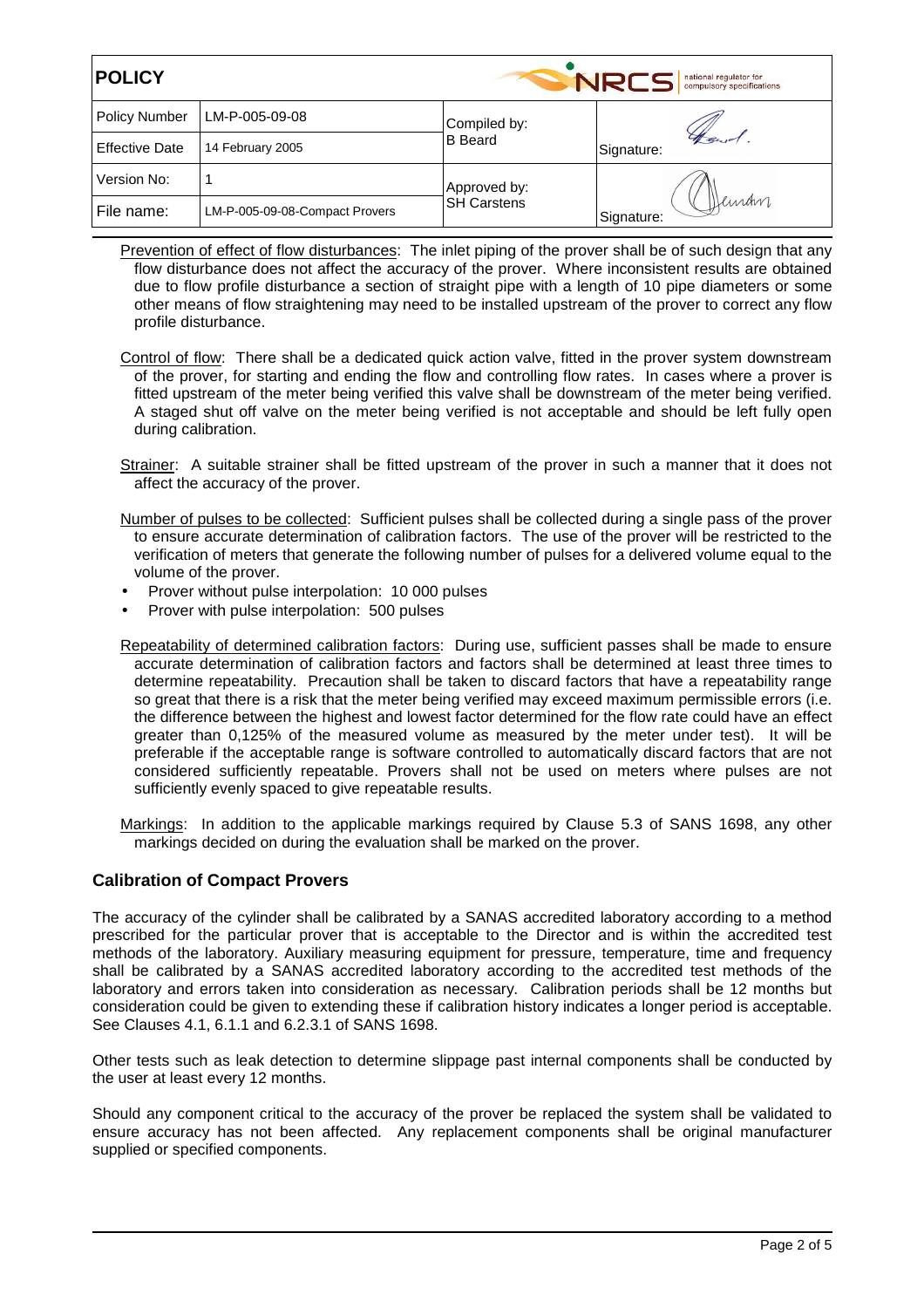| <b>POLICY</b>         |                                |                                    | national regulator for<br>NRCS<br>compulsory specifications |
|-----------------------|--------------------------------|------------------------------------|-------------------------------------------------------------|
| <b>Policy Number</b>  | LM-P-005-09-08                 | Compiled by:                       |                                                             |
| <b>Effective Date</b> | 14 February 2005               | <b>B</b> Beard                     | Signature:                                                  |
| Version No:           |                                | Approved by:<br><b>SH Carstens</b> | Deman<br>Signature:                                         |
| File name:            | LM-P-005-09-08-Compact Provers |                                    |                                                             |

## **B. APPROVAL REQUIREMENTS FOR COMPACT PROVERS**

Compact Provers do not require formal approval in terms of the Trade Metrology Act but must be evaluated against these requirements and SANS 1698 to ensure accuracy (see SANS 1698 clause 3.5.7).

The quality system calibration procedure and the procedure for use of the prover as a verification standard (verification procedure), shall be submitted to the Director for evaluation and formal approval.

Evaluation will be done according to tests determined by the Director and will include at least a verification test on a meter after calibration factors, as determined by the prover, have been entered.

The evaluation of the verification test procedure will be conducted on an actual trade use meter.

#### **C. PROCEDURES FOR USE OF COMPACT PROVERS WHEN VERIFYING TRADE USE METERS**

The normal tests for trade use meters shall be carried out and covered by the verification test procedures. The following requirements shall also be addressed in the verification test procedure.

- 1. All hose connections between the meter being verified and the prover shall be non-expandable. If a vacuum breaker is present it shall be effectively sealed or removed to prevent air entering the piping between the prover and meter.
- 2. Ensure that any pressure loss over the prover does not reduce the flow rate of the system being verified.
- 3. Ensure that the product return line after the prover does not cause excessive pressures that will increase the normal operating pressure in the meter being verified or prover or cause a reduced maximum flow rate. It will be preferable to discharge measured product into an intermediate tank rather than a bulk storage tank.
- 4. All valves between the meter being verified and the prover shall remain fully open during the test. If applicable, test the action of automatic shut off mechanisms prior to the accuracy tests and then programme them with a volume greater than the test volume so that they remain fully open during accuracy tests.
- 5. Flow shall be started and ended and the flow rate controlled by using the dedicated quick action valve positioned downstream of the prover. If the prover is fitted upstream of the meter being verified then the control valve shall be downstream of the meter being verified. Manipulation of pump pressure shall not be used to control the rate of flow.
- 6. Before testing commences visually inspect the required gas eliminator or gas prevention system on the meter system being verified. Ensure that it is complete, appears serviceable and that gas release valves are adequately vented. If there is any suspicion that the gas eliminator or gas prevention system is unserviceable, repair or abort the verification.
- 7. A prover shall not be used to verify meters on bulk delivery vehicles or portable tanks where a drain test of the gas eliminator or gas prevention system is required.
- 8. Before starting a verification test run, pass a sufficient volume of product through the system and prover to equalise pressures and temperature in the piping.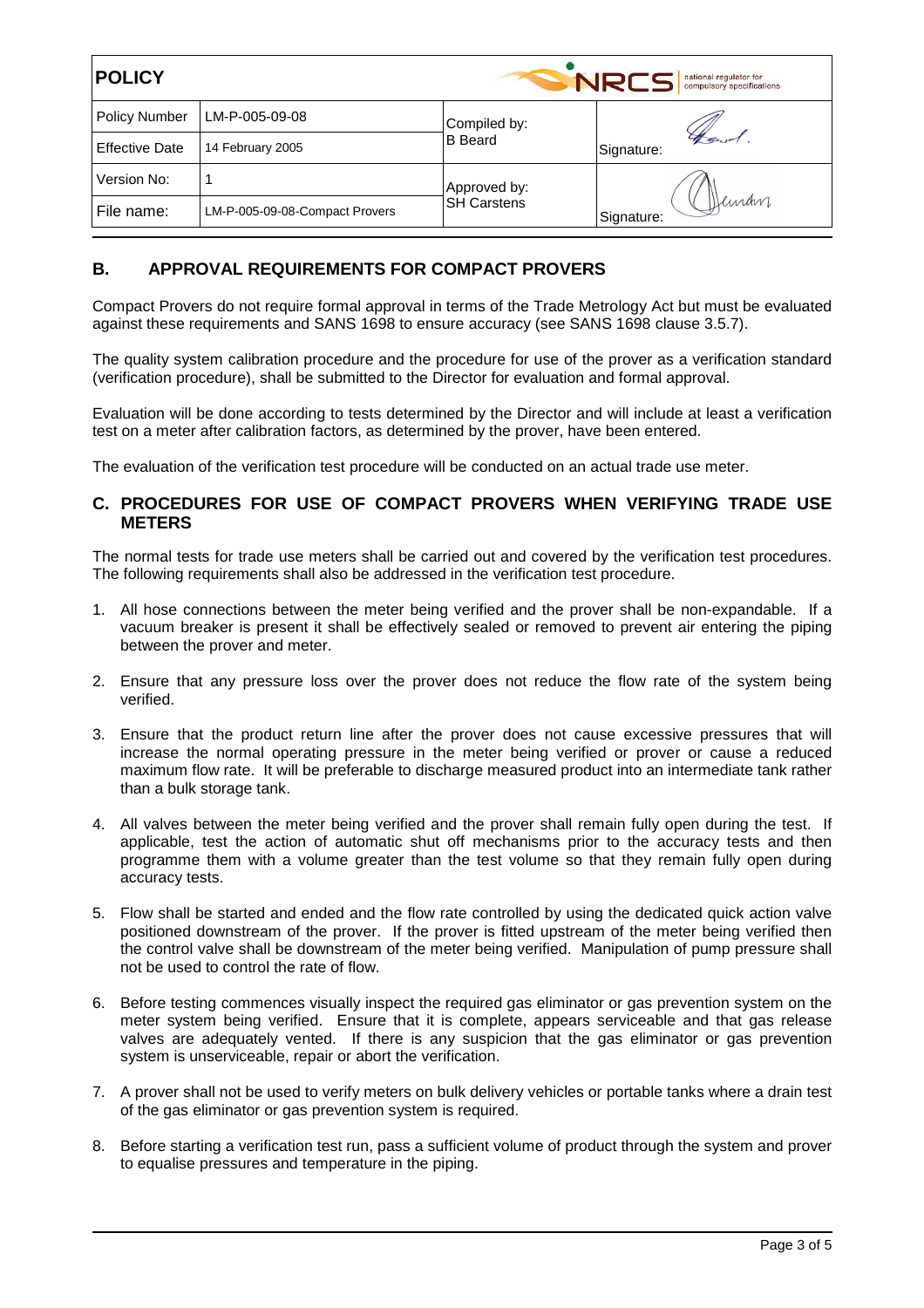| <b>POLICY</b>         |                                |                                    | NRCS<br>national regulator for<br>compulsory specifications |
|-----------------------|--------------------------------|------------------------------------|-------------------------------------------------------------|
| <b>Policy Number</b>  | LM-P-005-09-08                 | Compiled by:                       |                                                             |
| <b>Effective Date</b> | 14 February 2005               | <b>B</b> Beard                     | Signature:                                                  |
| Version No:           |                                | Approved by:<br><b>SH Carstens</b> | Deman<br>Signature:                                         |
| File name:            | LM-P-005-09-08-Compact Provers |                                    |                                                             |

- 9. During a test run ensure that the rated operating conditions of the prover are not exceeded. If the meter being verified is situated some distance from the prover and there is a possibility that temperature of the product may differ between the prover and meter then the affect on the volume of the product will need to be determined to comply with clause 3.5.6 of SANS 1698.
- 10. During each verification test run monitor the sight glass at the prover to ensure that there is no gas present in the product.
- 11. Precaution shall be taken to ensure that meters being verified generate at least the following number of pulses for a delivered volume equal to the volume of the prover. (a) Prover without pulse interpolation: 10 000 pulses (b) Prover with pulse interpolation: 500 pulses
- 12. Precaution shall be taken to discard factors that have a repeatability range so great that there is a risk that the meter being verified may exceed maximum permissible errors (i.e. the difference between the highest and lowest factor determined for the flow rate could have an effect greater than 0,125% of the measured volume as measured by the meter under test). The test procedure shall indicate when calibration factors are not sufficiently repeatable. Abort the verification if calibration factors are not sufficiently repeatable.
- 13. If the trade use meter being verified is fitted with a temperature compensator normal tests approved in the quality system procedure for verification by means of an open measure shall also be carried out.

An acceptable method is as follows:

a) Compulsory at all verifications:

Remove the meter temperature sensor and verify it against a calibrated standard thermometer, with a resolution of not greater than  $0.2 \text{ °C}$ , at a low temperature of below 5  $\text{ °C}$ , at ambient water temperature and at a high temperature of above 40 °C. Taking the error on the standard thermometer into consideration verify that any error on the meter temperature indication does not exceed 0,5 ºC.

NOTE: Sufficient time must be allowed for the electronic temperature sensor to stabilise at the test temperature.

b) For initial verification and when software is changed after initial verification to ensure that correct conversion tables are entered: When the temperature sensor and standard thermometer are stabilised at the low temperature in a) reset the meter to zero and deliver at least 500 L of product. Using the temperature indicated by the standard thermometer and the applicable correction factor from IP Petroleum Measurement Table B, convert the gross volume indicated by the meter to volume at 20 ºC. Verify that the calculated volume does not differ from the indicated net volume by more than 0,25%. A suitable test sheet is attached as annex A